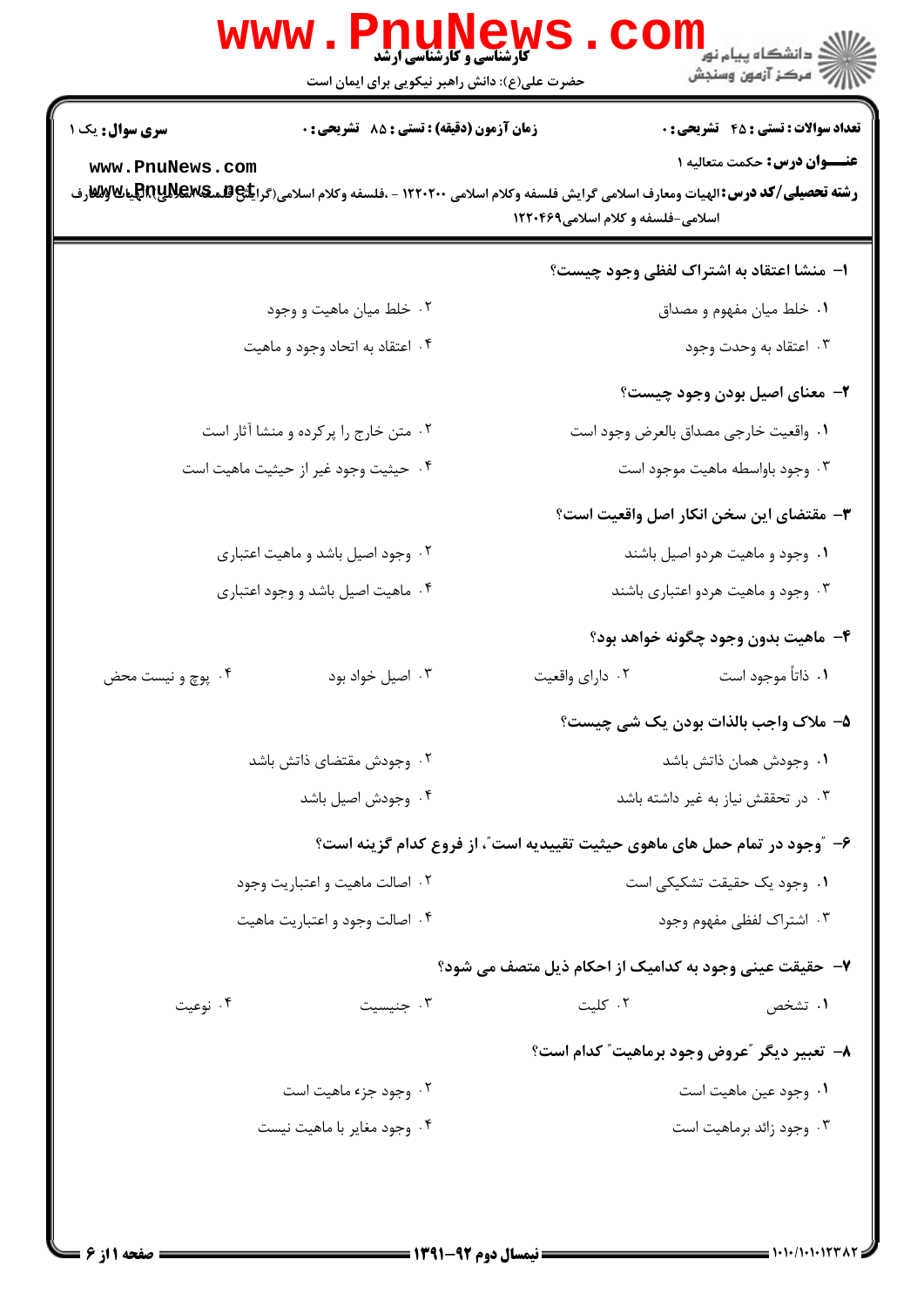|                        | WWW . F<br><b>VI U IN EW</b><br>کارشناسی و کارشناسی ارشد<br>حضرت علی(ع): دانش راهبر نیکویی برای ایمان است                                                |                                                                              | ڪ دانشڪاه پيام نور ■<br>// مرکز آزمون وسنجش |
|------------------------|----------------------------------------------------------------------------------------------------------------------------------------------------------|------------------------------------------------------------------------------|---------------------------------------------|
| <b>سری سوال : ۱ یک</b> | زمان آزمون (دقیقه) : تستی : 85 گشریحی : 0                                                                                                                |                                                                              | <b>تعداد سوالات : تستی : 45 گشریحی : 0</b>  |
| www.PnuNews.com        | <b>رشته تحصیلی/کد درس:</b> الهیات ومعارف اسلامی گرایش فلسفه وکلام اسلامی ۱۲۲۰۲۰۰ - ،فلسفه وکلام اسلامی(گرا <b>یگی&amp;RRUNE و اسلامی</b> (گرا <b>یگی</b> | اسلامی-فلسفه و کلام اسلامی۱۲۲۰۴۶۹                                            | <b>عنـــوان درس:</b> حکمت متعالیه ۱         |
|                        | ۹– بدانها نسبت داده اند که ماهیات ممکنی که معدوم می باشند در همان حال عدم، دارای شیئیت اند و بین وجود و عدم                                              |                                                                              | واسطه ای بنام حال است؟                      |
|                        | ۰۲ معتزله                                                                                                                                                |                                                                              | ٠١ حكماى مشاء                               |
|                        | ۰۴ علامه طباطبايي و ملاصدرا                                                                                                                              |                                                                              | ۰۳ حکمای اشراق                              |
|                        |                                                                                                                                                          |                                                                              | ∙۱- گزینه صحیح را انتخاب نمایید؟            |
|                        | ۰۲ برهان انی در فلسفه الهی جاری نمی گردد                                                                                                                 |                                                                              | ٠١ حقيقت وجود سببي وراي خود ندارد           |
|                        | ۰۴ برهان لمی در فلسفه الهی جاری می گردد                                                                                                                  | ۰۳ حقیقت وجود صورت عقلی دارد                                                 |                                             |
|                        | 11- وجود دو حاشیه دارد در یک طرفش مطلق علی الاطلاق می باشد در طرف دیگرش چه چیزی است؟                                                                     |                                                                              |                                             |
| ۰۴ هیولای اولی         | ۰۳ فعلیت محض                                                                                                                                             | ۰۲ عدم مضاف                                                                  | ٠١. واجب الوجود                             |
|                        | <b>۱۲</b> - موجود بر دو قسم است: یکی موجودی که وجودش فی نفسه می باشد و دیگر موجودی که وجودش ف <u>ی غیره</u> می باشد که                                   |                                                                              | آن را … می نامند؟                           |
| ۰۴ وجود نفسی           | ۰۳ وجود رابط                                                                                                                                             | ۰۲ وجود محمولی                                                               | ۰۱ وجود مستقل                               |
|                        |                                                                                                                                                          | ۱۳- کدامیک از گزینه های ذیل به دو قسم وجو د لنفسه و وجود لغیره تقسیم می شود؟ |                                             |
| ۰۴ وجود رابط           | ۰۳ وجود امکانی                                                                                                                                           | ۰۲ وجود في غيره                                                              | ٠١. وجود في نفسه                            |
|                        | ۱۴- "جسم یک جوهر بسیط است و عبارتست از اتصال و امتداد جوهری که همه نوع تقسیم خارجی، وهمی و عقلی در آن راه                                                |                                                                              | دارد". نظر كدام فيلسوف است؟                 |
| ۰۴ نظام                | ۰۳ افلاطون                                                                                                                                               | ۰۲ ذي مقراطيس                                                                | ٠١ شيخ اشراق                                |
|                        |                                                                                                                                                          | 15- بحث از کدام گزینه در فلسفه اولی یک بحث طفیلی و ثانوی است؟                |                                             |
| ۰۴ ممکن                | ۰۳ واجب                                                                                                                                                  | ۰۲ ممتنع                                                                     | ۰۱ وجود                                     |
|                        |                                                                                                                                                          | ۱۶– در باب نظریه شبح (قول به اشباح محاکی ) کدام گزینه درست می باشد؟          |                                             |
|                        |                                                                                                                                                          | ۰۱ آنچه به ذهن می آید تطابق ماهوی با اشیای خارجی ندارد                       |                                             |
|                        |                                                                                                                                                          | ۰۲ آنچه به ذهن می آید ذات و حقیقت اشیا خارجی را نشان می دهد                  |                                             |
|                        |                                                                                                                                                          | ۰۳ آنچه به ذهن می آید مساوی با ماهیت و حقیقت شی خارجی است                    |                                             |
|                        |                                                                                                                                                          | ۰۴ نظریه علامه طباطبایی در باب وجودهای ذهنی است                              |                                             |
|                        |                                                                                                                                                          |                                                                              |                                             |

 $= 1.1 - 11.1 - 1771$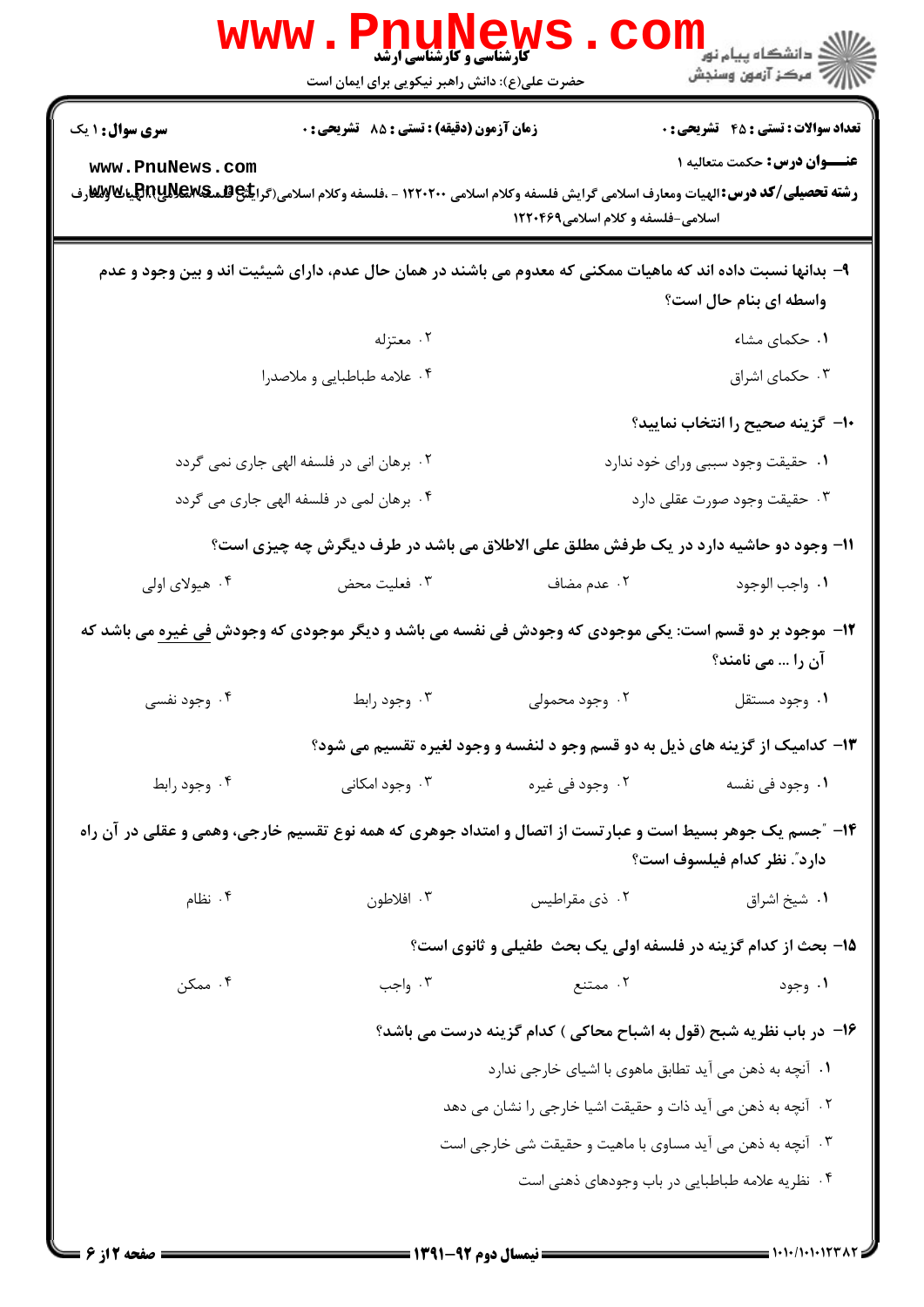|                        | <b>WWW.PNUNEWS</b><br><b>گارشناسی و کارشناسی ارشد</b><br>حضرت علی(ع): دانش راهبر نیکویی برای ایمان است                                          |                                                                                           | الان دانشگاه پيام نور <mark>- -</mark><br>۱۳۸۸ مرکز آزمون وسنجش |
|------------------------|-------------------------------------------------------------------------------------------------------------------------------------------------|-------------------------------------------------------------------------------------------|-----------------------------------------------------------------|
| <b>سری سوال : ۱ یک</b> | زمان آزمون (دقیقه) : تستی : 85 گشریحی : 0                                                                                                       |                                                                                           | <b>تعداد سوالات : تستي : 45 گشريحي : 0</b>                      |
| www.PnuNews.com        |                                                                                                                                                 |                                                                                           | <b>عنـــوان درس:</b> حکمت متعالیه ۱                             |
|                        | <b>رشته تحصیلی/کد درس:</b> الهیات ومعارف اسلامی گرایش فلسفه وکلام اسلامی ۱۲۲۰۲۰۰ - ،فلسفه وکلام اسلامی(گرا <b>یگی&amp;RRUNE و او&amp;</b> لیتیا | اسلامی-فلسفه و کلام اسلامی۱۲۲۰۴۶۹                                                         |                                                                 |
|                        | ۱۷- "ما اموری چون انسان، درخت و اسب را که در خارج تحقق دارند، با وصف کلیت و صرافت درک می کنیم"، این امر دلیل بر                                 |                                                                                           | چیست؟                                                           |
|                        | ۰۲ ثبوت وجود ذهني                                                                                                                               |                                                                                           | ۰۱ انکار وجود ذهنی                                              |
|                        | ۰۴ پذیرش قول به اضافه                                                                                                                           |                                                                                           | ۰۳ اثبات نظريه شبح                                              |
|                        |                                                                                                                                                 | ۱۸– ″ماهیت مخلوطه″ نام کدام یک از اعتبارات ماهیت است؟                                     |                                                                 |
| ۰۴ لا بشرط مقسمى       | ۰۳ لا بشرط قسمی                                                                                                                                 | ۰۲ بشرط لا                                                                                | ۰۱ بشرط شيء                                                     |
|                        |                                                                                                                                                 | ۱۹- موضوع امکان چیست؟ (بعبارت دیگر چه چیزی می تواند متصف به امکان شود)                    |                                                                 |
| ۰۴ ماهیت               | ۰۳ غیرماهیت                                                                                                                                     | ۰۲ وجود                                                                                   | ۰۱ عدم                                                          |
|                        |                                                                                                                                                 |                                                                                           | +٢- ″امكان″ از قبيل كدام معقولات است؟                           |
| ۰۴ معقولات اوليه منطقى | ۰۳ معقولات ثانيه فلسفي                                                                                                                          | ۰۲ معقولات اولی                                                                           | ٠١ معقولات ثانيه منطقى                                          |
|                        | <b>۲۱</b> - هریک از مواد سه گانه به "ما بالذات" ، "ما بالغیر"، و "مابالقیاس" تقسیم می شوند به غیر از؟                                           |                                                                                           |                                                                 |
| ۰۴ وجوب و امتناع       | ۰۳ امتناع                                                                                                                                       | ۰۲ وجوب                                                                                   | ۰۱ امکان                                                        |
|                        | ۲۲- ضرورتی که موجود ممکن از ناحیه علت تامه اش دریافت کرده و بدان متصف می شود، چه نامیده می شود؟                                                 |                                                                                           |                                                                 |
| ۰۴ وجوب بالغير         | ۰۳ امتناع بالذات                                                                                                                                | ۰۲ امکان بالذات                                                                           | ٠١. وجوب بالذات                                                 |
|                        |                                                                                                                                                 |                                                                                           | ٢٣- ″واجب الوجود بالذات ماهيته إنيته″، بدين معناست كه؟          |
|                        |                                                                                                                                                 |                                                                                           | ۰۱ واجب الوجود دارای ماهیتی ورای وجودش می باشد                  |
|                        |                                                                                                                                                 | ۲. واجب الوجود دارای ماهیت (به معنای خاص وعلم ) است                                       |                                                                 |
|                        |                                                                                                                                                 | ۰۳ واجب الوجود ماهیتی در پس وجود عینی خاص خودش ندارد                                      |                                                                 |
|                        |                                                                                                                                                 | ۰۴ واجب الوجود ماهيت به معناى ما يقال في جواب ماهو دارد                                   |                                                                 |
|                        |                                                                                                                                                 | <b>۲۴</b> - در قضیه  ؒواجب تعالی <u>بالضروره</u> موجود است ؒ کدام اصطلاح ضرورت مدنظر است؟ |                                                                 |
| ۰۴ ضرورت ازلی          | ۰۳ ضرورت وقتی                                                                                                                                   | ۰۲ ضرورت ذاتی                                                                             | ۰۱ ضرورت وصفی                                                   |
|                        |                                                                                                                                                 |                                                                                           | ۲۵– گزینه درست را انتخاب نمایید.                                |
|                        | ۰۲ وحدت وجود واجب، وحدت صرافت است                                                                                                               |                                                                                           | ۰۱ وحدت وجود واجب، وحدت عددی است                                |
|                        | ۰۴ وحدت وجود واجب، وحدت مجامع است                                                                                                               |                                                                                           | ۰۳ وحدت وجود واجب، وحدت تقديريست است                            |
| <b>: صفحه 3 از 6</b>   |                                                                                                                                                 |                                                                                           |                                                                 |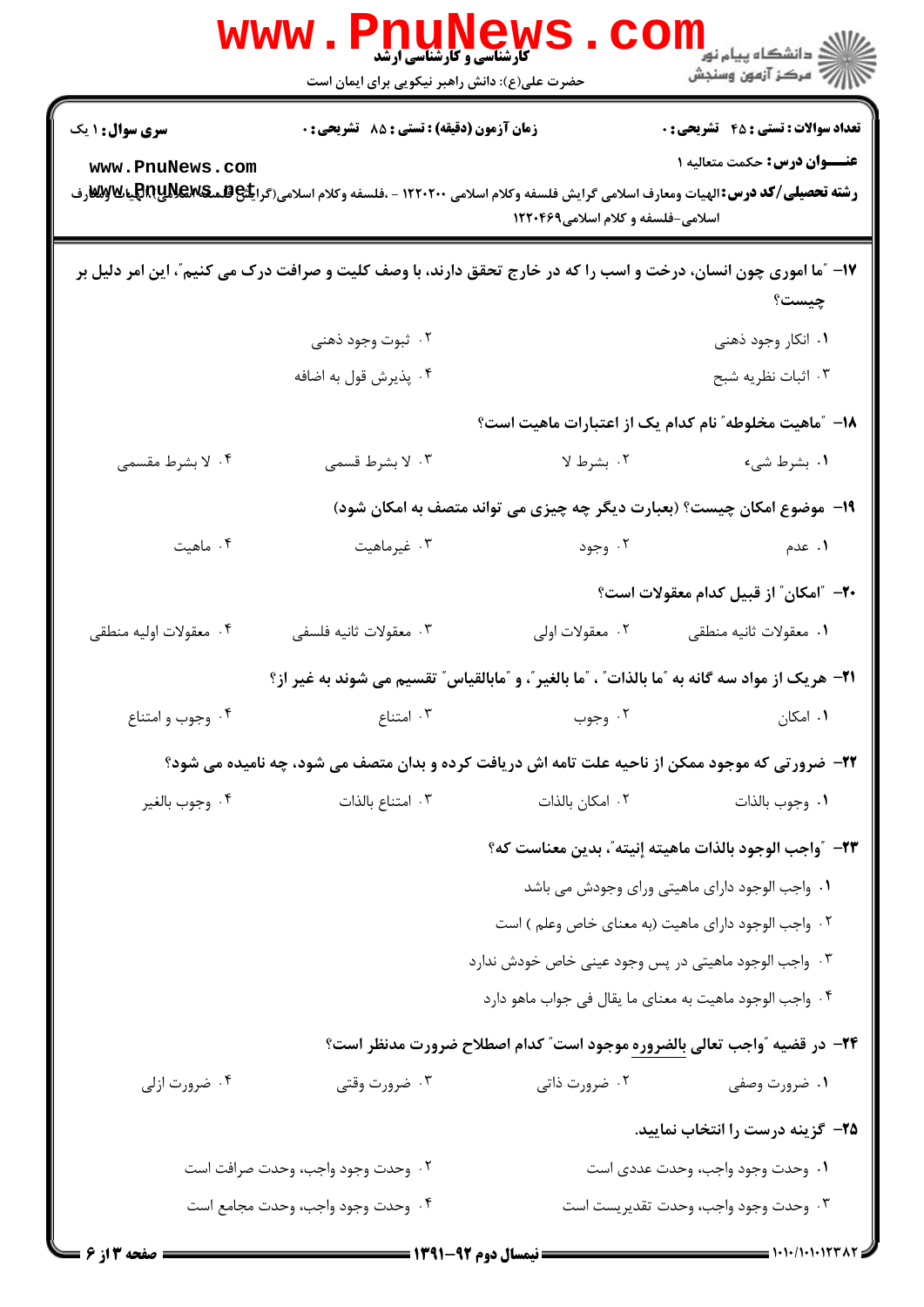|                                                                                                                                                                                                                                                                                                                                                                       | <b>www.Pnunew</b><br><b>.<br/>کارشناسی و کارشناسی ارشد</b><br>حضرت علی(ع): دانش راهبر نیکویی برای ایمان است       |                        | رد دانشڪاه پيام نور ■<br>  <i> &gt;</i><br> }                                     |
|-----------------------------------------------------------------------------------------------------------------------------------------------------------------------------------------------------------------------------------------------------------------------------------------------------------------------------------------------------------------------|-------------------------------------------------------------------------------------------------------------------|------------------------|-----------------------------------------------------------------------------------|
| زمان آزمون (دقیقه) : تستی : 85 گشریحی : 0<br><b>تعداد سوالات : تستي : 45 گشريحي : 0</b><br><b>سری سوال : ۱ یک</b><br>عنـــوان درس: حکمت متعالیه ۱<br>www.PnuNews.com<br><b>رشته تحصیلی/کد درس:</b> الهیات ومعارف اسلامی گرایش فلسفه وکلام اسلامی ۱۲۲۰۲۰۰ - ،فلسفه وکلام اسلامی(گرا <b>یگی&amp;RRUNE و اسلامی</b> (گرا <b>یگی</b><br>اسلامی-فلسفه و کلام اسلامی۱۲۲۰۴۶۹ |                                                                                                                   |                        |                                                                                   |
|                                                                                                                                                                                                                                                                                                                                                                       |                                                                                                                   |                        | ۲۶– از نظر علامه طباطبایی، "ممکن" از چه جهتی محتاج به علت است؟                    |
| ۰۴ ضرورتش                                                                                                                                                                                                                                                                                                                                                             | ۰۳ حدوث و بقائش                                                                                                   | ۰۲ بقائش               | ۰۱ حدوثش                                                                          |
|                                                                                                                                                                                                                                                                                                                                                                       |                                                                                                                   |                        | ۲۷- مفاهیمی که اتصافشان در خارج و عروضشان در ذهن است، اصطلاحاً چه نامیده می شوند؟ |
| ۰۴ معقولات اولی منطقی                                                                                                                                                                                                                                                                                                                                                 | ۰۳ معقولات اولی                                                                                                   | ٠٢ معقولات ثانيه فلسفى | ٠١ معقولات ثانيه منطقى                                                            |
|                                                                                                                                                                                                                                                                                                                                                                       |                                                                                                                   |                        | ۲۸– معدوم مطلق به لحاظ مصداقش، چگونه است؟                                         |
|                                                                                                                                                                                                                                                                                                                                                                       | ۰۲ دارای وجود نسبی است                                                                                            |                        | ٠١ خبرى از آن داده نمى شود                                                        |
|                                                                                                                                                                                                                                                                                                                                                                       | ۰۴ در واقع بطلان مشروط است                                                                                        |                        | ۰۳ به حمل شایع از آن خبری داده می شود                                             |
|                                                                                                                                                                                                                                                                                                                                                                       |                                                                                                                   |                        | ۲۹– بین مقولات کدام نسبت از نسب اربعه برقرار است؟                                 |
|                                                                                                                                                                                                                                                                                                                                                                       | ۰۲ تباین                                                                                                          |                        | ۰۱ تساوی                                                                          |
|                                                                                                                                                                                                                                                                                                                                                                       | ۰۴ عموم و خصوص من وجه                                                                                             |                        | ۰۳ عموم و خصوص مطلق                                                               |
|                                                                                                                                                                                                                                                                                                                                                                       |                                                                                                                   |                        | ۳۰– کدامیک از فلاسفه ذیل، حرکت را جزو مقولات دانسته است؟                          |
|                                                                                                                                                                                                                                                                                                                                                                       | ۰۲ ارسطو                                                                                                          |                        | ٠١ شيخ اشراق                                                                      |
|                                                                                                                                                                                                                                                                                                                                                                       | ۰۴ عمربن سهلان الساوجي                                                                                            |                        | ۰۳ ابن سينا                                                                       |
|                                                                                                                                                                                                                                                                                                                                                                       | <b>۳۱</b> – ماهیت فی حد نفسها هم می تواند متصف به موجودیت شود و هم می تواند متصف به معدومیت گردد، این امر نشان می |                        | دهد که؟                                                                           |
|                                                                                                                                                                                                                                                                                                                                                                       | ۰۲ ماهیت در مرتبه ذاتش همواره موجود است                                                                           |                        | ۰۱ ماهیت در مرتبه ذاتش نه موجود است نه غیرموجود                                   |
|                                                                                                                                                                                                                                                                                                                                                                       | ۰۴ ماهیت در مرتبه ذاتش همیشه معدوم است                                                                            |                        | ۰۳ ماهیت در واقع و نفس الامر نه موجود است نه معدوم                                |
|                                                                                                                                                                                                                                                                                                                                                                       |                                                                                                                   |                        | ٣٢- به نظر علامه طباطبايي، "كلي طبيعي" كدام يک از اعتبارات ماهيت است؟             |
| ۰۴ لا بشرط مقسمی                                                                                                                                                                                                                                                                                                                                                      | ۰۳ بشرط شی                                                                                                        | ۰۲ لا بشرط قسمی        | ١. بشرط لا                                                                        |
|                                                                                                                                                                                                                                                                                                                                                                       |                                                                                                                   |                        | ٣٣– حقيقت وجود  ندارد اما حقيقت  است.                                             |
|                                                                                                                                                                                                                                                                                                                                                                       | ۰۲ صورت عقلی ـ تشکیکی                                                                                             |                        | ۰۱ ماده ـ مادی                                                                    |
|                                                                                                                                                                                                                                                                                                                                                                       | ۰۴ تشخص ــ مادی                                                                                                   |                        | ۰۳ شیئیت ــ جزئی                                                                  |
|                                                                                                                                                                                                                                                                                                                                                                       |                                                                                                                   |                        |                                                                                   |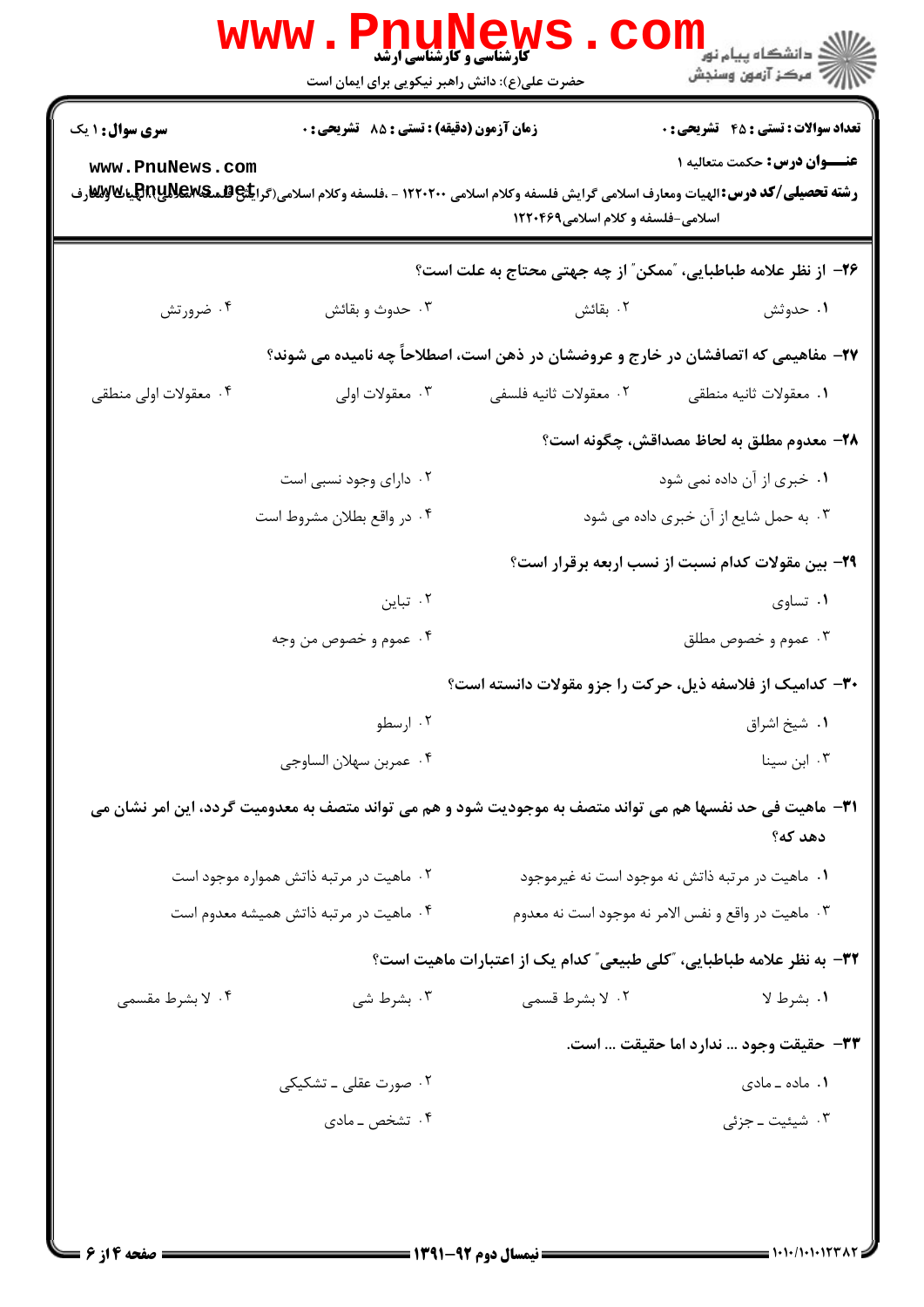|                                           | <b>WWW.PNUNews</b><br><b>گارشناسی و کارشناسی ارشد</b><br>حضرت علی(ع): دانش راهبر نیکویی برای ایمان است                                                                                    |                                                                         | ر دانشگاه پيام نور <mark>− .</mark><br>ار <i>آ</i> > مرکز آزمون وسنجش             |
|-------------------------------------------|-------------------------------------------------------------------------------------------------------------------------------------------------------------------------------------------|-------------------------------------------------------------------------|-----------------------------------------------------------------------------------|
| <b>سری سوال : ۱ یک</b><br>www.PnuNews.com | زمان آزمون (دقیقه) : تستی : 85 گشریحی : 0<br><b>رشته تحصیلی/کد درس:</b> الهیات ومعارف اسلامی گرایش فلسفه وکلام اسلامی ۱۲۲۰۲۰۰ - ،فلسفه وکلام اسلامی(گرا <b>یگی&amp;RRUNE و اولای</b><br>. | اسلامی-فلسفه و کلام اسلامی۱۲۲۰۴۶۹                                       | <b>تعداد سوالات : تستي : 45 گشريحي : 0</b><br><b>عنـــوان درس:</b> حکمت متعالیه ۱ |
|                                           | <b>۳۴</b> - وجوب و ضرورتی که به <u>ماهیت وجود یافته</u> ملحق می گردد و رتبتاً متاخر از آن است، چه نامیده می شود؟                                                                          |                                                                         |                                                                                   |
|                                           | ۰۲ ضرورت ازلی                                                                                                                                                                             |                                                                         | ۰۱ ضرورت به شرط محمول                                                             |
|                                           | ۰۴ ضرورت وصفی                                                                                                                                                                             |                                                                         | ۰۳ ضرورت ذاتی                                                                     |
|                                           |                                                                                                                                                                                           | ٣٥- "ماهيه اذا وجدت في الخارج وجدت لا في موضوع مستغن عنها " تعريف چيست؟ |                                                                                   |
| ۰۴ جوهر                                   | ۰۳ کیفیت                                                                                                                                                                                  | ۰۲ عرض                                                                  | ۰۱ کمیت                                                                           |
|                                           |                                                                                                                                                                                           | ۳۶- کدام گزینه بیانگر نظر علامه طباطبایی در باب حرکت جوهری است؟         |                                                                                   |
|                                           | ۰۲ حرکت جوهری عالم ماده رو به سوی تجرد دارد                                                                                                                                               |                                                                         | ۰۱ حرکت جوهری بصورت خلع و لبس است                                                 |
|                                           | ۰۴ حرکت جوهری همواره از فعلیت به قوه است                                                                                                                                                  |                                                                         | ۰۳ حرکت در جوهر رخ نمی دهد بلکه در اعراض است                                      |
|                                           | ۳۷- از نظر حکمای مشاء "جوهری که مرکب از هیولا و صورت نیست و به هیچ نحو از جسم منفعل نمی شود"، کدام قسم جوهر                                                                               |                                                                         | است؟                                                                              |
| ۰۴ عقل                                    | ۰۳ نفس                                                                                                                                                                                    | ۰۲ صورت                                                                 | ١. هيولا                                                                          |
|                                           | ۳۸- ″ماهیت برحسب ذات خود ابای از آن ندارد که وجود بر آن حمل و یا از آن سلب شود″، این امر دلیل برچیست؟                                                                                     |                                                                         |                                                                                   |
|                                           | ۰۲ اشتراک معنوی وجود                                                                                                                                                                      |                                                                         | ٠١ مغايرت وجود از ماهيت                                                           |
|                                           | ۰۴ وجود همان ماهيت است                                                                                                                                                                    |                                                                         | ۰۳ اصالت وجود                                                                     |
|                                           |                                                                                                                                                                                           |                                                                         | ۳۹- در کدامیک از گزینه ها، "رابط" وجود دارد؟                                      |
|                                           | ۰۲ حمل های شایع صناعی – هلیات مرکبه                                                                                                                                                       |                                                                         | ۰۱ حمل های اولی - هلیات بسیطه                                                     |
|                                           | ۰۴ حمل های اولی – هلیات مرکبه                                                                                                                                                             |                                                                         | ۰۳ حمل های هو هو – حمل های اولی                                                   |
|                                           | ۴۰- "وجود اعراض" و "صورتهای نوعی منطبع در ماده"، دلیل بر تحقق کدام قسم وجود است؟                                                                                                          |                                                                         |                                                                                   |
| ۰۴ وجود لنفسه                             | ۰۳ وجود رابط                                                                                                                                                                              | ۰۲ وجود لغیره                                                           | ٠١. وجود في نفسه                                                                  |
|                                           |                                                                                                                                                                                           |                                                                         | ۴۱– ″امکان ا <i>خص″</i> به چه معناست؟                                             |
|                                           | ۰۲ سلب ضرورت از طرف موافق و مخالف                                                                                                                                                         |                                                                         | ٠١ سلب ضرورت از طرف مخالف قضيه                                                    |
|                                           | ۰۴ فقط سلب ضرورت به شرط محمول                                                                                                                                                             |                                                                         | ۰۳ سلب ضرورت ذاتی، وصفی و وقتی                                                    |
|                                           |                                                                                                                                                                                           |                                                                         | ۴۲– کدام نوع "امکان"، محال است؟                                                   |
| ۰۴ امکان بالغیر                           | ۰۳ امکان ذاتی                                                                                                                                                                             | ٠٢ امكان بالذات                                                         | ٠١ امكان بالقياس                                                                  |
|                                           |                                                                                                                                                                                           |                                                                         |                                                                                   |